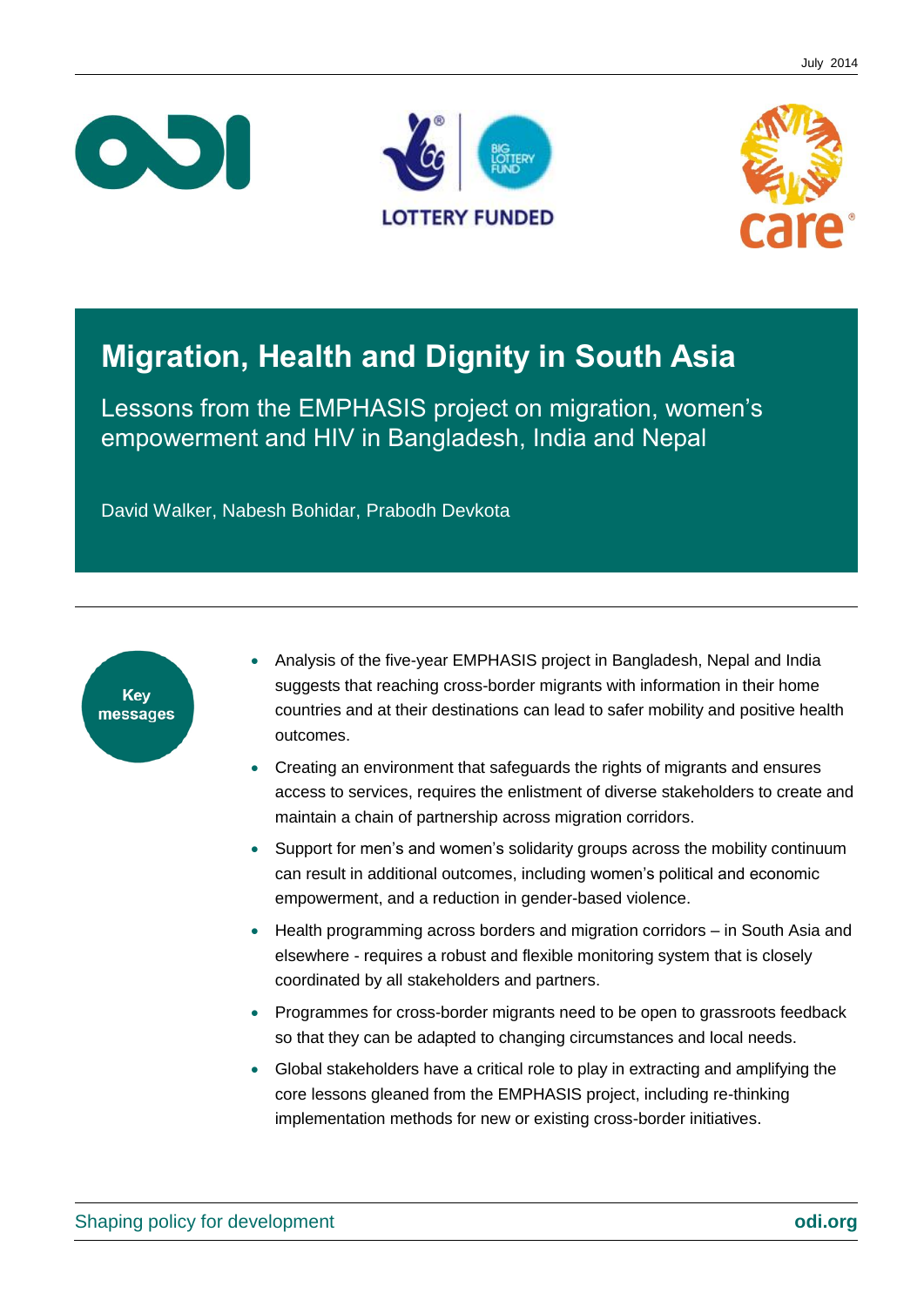he EMPHASIS project (Enhancing Mobile Populations' Access to HIV and AIDS Services, Information and Support) has provided a diverse range of services to crossborder migrants in India, Nepal and Bangladesh over the past five years. From August 2009 to September 2014, the project, the only one of its kind in South Asia, adopted a comprehensive model to reach migrants across the mobility continuum (at source, during transit and at destination). The project, supported by The BIG Lottery Fund, UK, was designed to address vulnerabilities of crossborder migrants. The project was implemented through respective CARE country offices working with implementing partners in India, Nepal and Bangladesh. A regional secretariat in Kathmandu provided overall leadership and coordination and was governed through a CARE International Steering Committee. This initiative had three objectives:

- improve access to services across the mobility continuum
- reinforce capacities of the key stakeholders and the populations concerned (the impact populations)
- improve the policy environment on migration and mobility issues

In essence, the goal of the project was to reduce the vulnerability of mobile populations, particularly women, to HIV infection across selected crossborder zones in India, Bangladesh and Nepal. The core impact populations were Bengali-speaking and Nepalese migrants between the ages of 15 and 49. This report explores the project and the lessons it offers for both implementation and outcomes. It focuses, in particular, on women's empowerment and safe migration, as these are the two areas that emerged as cross-cutting themes that had a major impact on the agency of women who were, in turn, catalysts for change over the five years of the project.

There is a clear need for such initiatives across South Asia, given the considerable developmental implications and risks associated with the region's current migration dynamics and the lack of recognition of the economic and social value of migration itself.

First, it seems that the remittances sent home by migrants are, in general, making significant contributions to their national economies, as well as the incomes of their own families. Across the region, remittances in 2012 increased by 12.5% over 2011 to reach an estimated \$109 billion and India became one of the top recipients of remittances worldwide, with officially recorded remittances of \$70 billion (World Bank 2013). Remittances have become an important and increasingly sustainable source of income and are now higher than official development assistance (ODA) and/or foreign direct Investment (FDI) and other private flows. In Bangladesh and Nepal for instance, remittances are larger than national foreign-exchange reserves. However, it is also crucial to note that many of the benefits of these remittances are lost in intermediation, and that consumers are paying 'super taxes' for remittance charges that further undermine their capabilities (Watkins and Quattri, 2014).

Second, migrants make a huge contribution to the economy and culture of their destination / host countries by filling labour-market needs in highskill and low-skill segments of the market, rejuvenating populations, improving labour market efficiency, promoting entrepreneurship, spurring urban renewal and injecting dynamism and diversity into destination countries and societies (ILO, 2010).

Third, a growing number of women in South Asia are migrating in search of better livelihood opportunities to support their families. By doing so, they are becoming economic actors (rather than dependent spouses) and financially independent (UN Women, 2013). In tandem however, genderspecific vulnerabilities associated with limited economic and political empowerment, as well as restricted social-capital networks and access to services, has  $-$  at least in part  $-$  driven the forced migration and trafficking of women and girls, exposing them to further risks and deprivations in the process (UNDP, 2009). For example, gender and origin influence the degree of harassment and violence that may confront migrant workers and research has shown that while most female migrants from Nepal and Bangladesh face multiple risks, those migrating from Bangladesh face even greater risks Previous research by the Overseas Development Institute (ODI) in support of the EMPHASIS project has found that these gendered risks also vary according to workplace – many women migrants from Nepal (50%) and Bangladesh (23%) work as housemaids and depend on their employers for wages and security (Samuels et al., 2012). Intra-household relationships – such as relationships between spouses – are also critical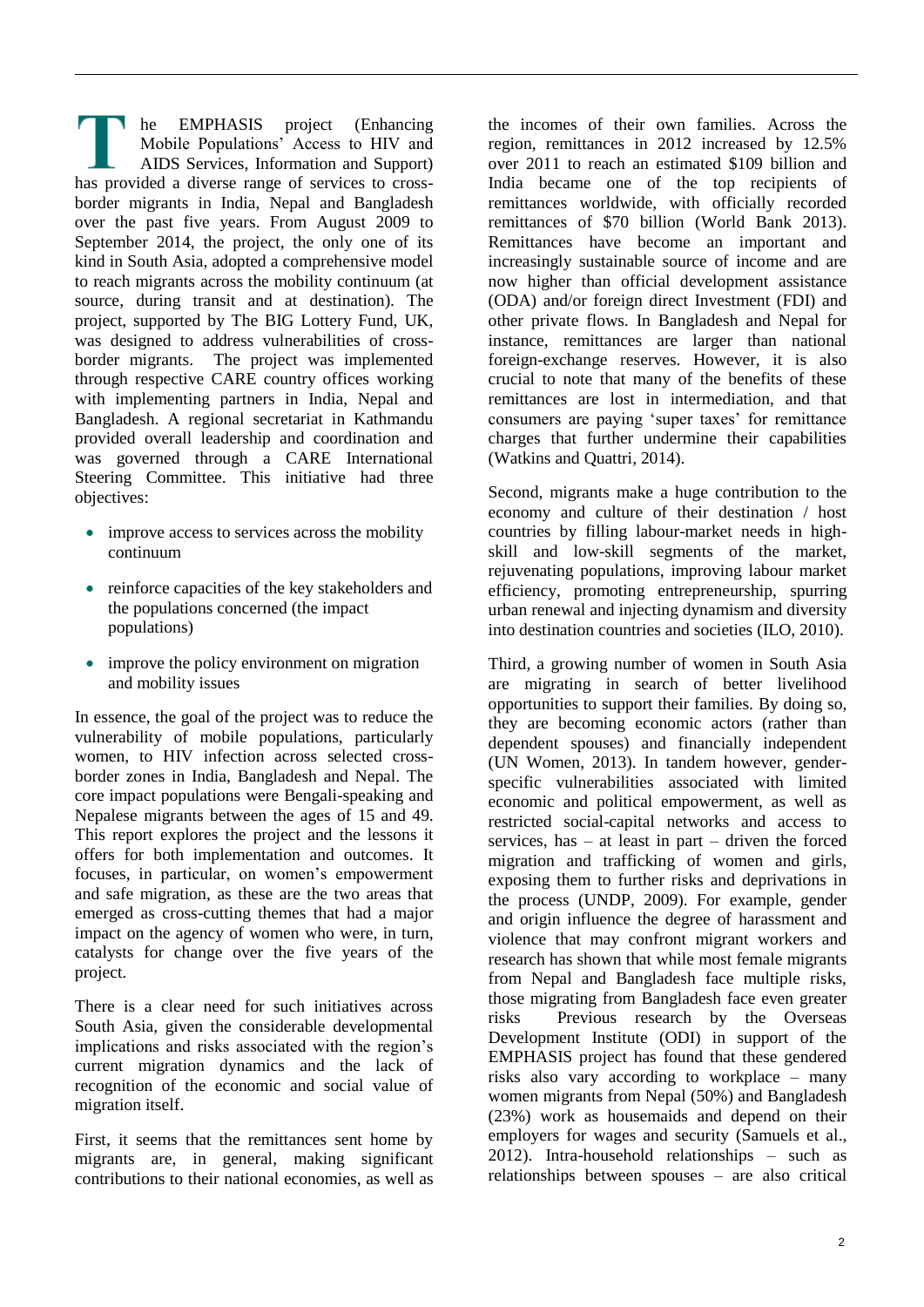gendered factors that have a direct impact on access to knowledge about the risks associated with migration (Samuels et al., 2014).

Fourth, migration trends, demographics and gender dynamics all intersect, creating a risk environment for the spread of HIV infection. In other words, the experience of migration for different groups involves crossing physical, cultural and emotional boundaries, and the conditions in which migrant workers – women in particular – find themselves, may expose them to HIV and other health risks. However, most-at-risk groups, such as injecting drug users, sex workers and their clients, men who have sex with men, and migrants and their spouses, also experience idiosyncratic shocks and stresses associated with their behavioural patterns, employment and environment.

Previous ODI-EMPHASIS-CARE research on knowledge and perceptions around HIV and AIDS within the Bangladesh short distance shipping industry, including within ports and a variety of crew types, showed limited understanding and discriminatory behaviours towards HIV and AIDS, and little knowledge of risk behaviours related to safe sexual practices (Samuels et al., 2013). Similarly, the experience of people living with HIV (PLHIV) shows that the barriers they face in accessing services are associated with stigma, low levels of knowledge and poor understanding in communities (Samuels, et al., 2013). The broader setting of HIV prevalence in South Asia, where migration and gender dynamics add to an already complex picture, is also an important justification for programmatic intervention. HIV prevalence rates in South Asia may be relatively low, but the absolute numbers of PLHIV, in India for instance are higher than in any other country.

Table 1 summarises HIV prevalence data for Bangladesh, India and Nepal. Overall HIV prevalence in Bangladesh is as low as 0.1%, but the rate of new infections increased by more than 25% in the space of just one decade, between 2001 and 2011 (UNAIDS 2012). This has led some to describe the HIV epidemic as latent rather than low, with the potential risk of spread of HIV from those currently identified as being at greatest risk to the wider population (Azim 2013). Experts also fear that the widespread discrimination experienced by people who test positive for HIV may leave infections unreported.

| destination                                                |                                            |                                             |                                      |  |
|------------------------------------------------------------|--------------------------------------------|---------------------------------------------|--------------------------------------|--|
|                                                            | Bangladesh<br>(population:1<br>60 million) | India<br>(population<br>: 1,237<br>million) | Nepal<br>(population:<br>27 million) |  |
| Number of<br>people<br>living with<br>HIV                  | 8,000<br>$[3, 100 -$<br>82,000]            | 2,100,000<br>[1,700,000]<br>2,600,000]      | 49,000<br>$[39,000 -$<br>65,0001     |  |
| Prevalence<br>rate among<br>adults<br>aged 15 to<br>49     | $< 0.1\%$<br>$5 - 1\%$<br>$< 0.1\%$        | 0.3%<br>$[0.2%$ -<br>$0.3%$ ]               | $0.3\%$ [0.2% -<br>0.4%              |  |
| Adults<br>aged 15<br>and above<br>living with<br>HIV       | 7,600<br>$[3,000 -$<br>80,000]             | 1,900,000<br>[1,600,000]<br>2,400,000]      | 45,000 [<br>$36,000 -$<br>60,0001    |  |
| Women<br>aged 15<br>and above<br>living with<br><b>HIV</b> | 2,700<br>$[1,000 -$<br>28,0001             | 750,000<br>$[610,000 -$<br>940,000]         | 14,000<br>$[12,000 -$<br>19,0001     |  |
| Deaths as<br>a result of<br><b>AIDS</b>                    | < 500<br>[<200 -<br>2,300]                 | 140,000<br>$[100,000 -$<br>170,000]         | $4,100$ [<br>$3,100 -$<br>5,600]     |  |

This paper outlines the broader programme development, implementation and adaptation issues of the EMPHASIS project, as well as its four major intervention areas and it's supporting cross-cutting advocacy initiatives. It draws on the EMPHASIS learning series (CARE, 2014). For each of these areas, the paper discusses the major results and lessons for actors working on these or related issues. The implication section provides suggestions for further research, M&E approaches specific to cross-border initiatives, and recommendations for various actors working at local, national, regional and global levels, including with respect to crosscutting themes.

# **Table 1: HIV and AIDS estimates at source and**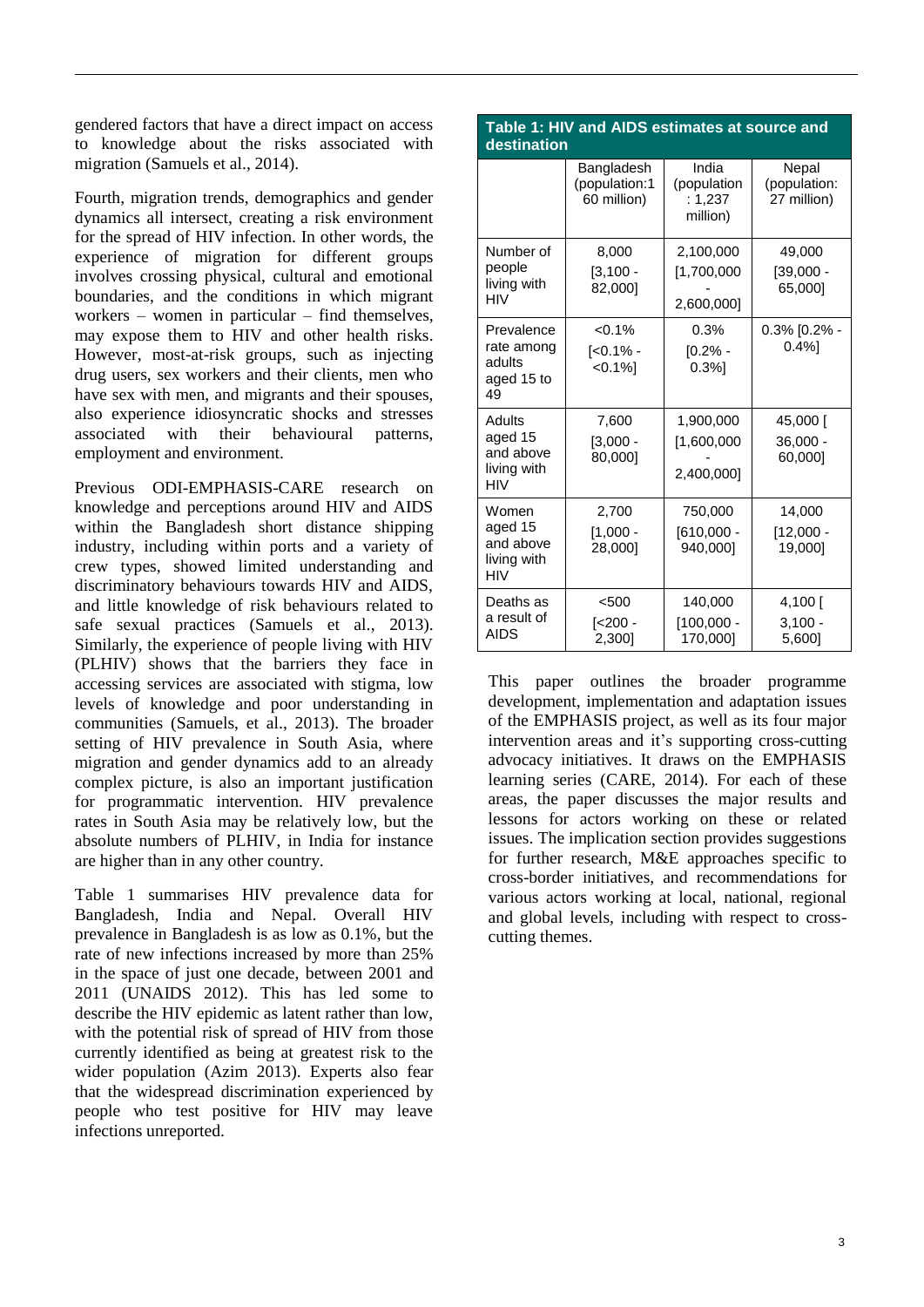# **1 Project development, implementation and adaptation**

The EMPHASIS project aimed to reduce vulnerabilities of cross-border migrants and their families, with a focus on HIV. Very early in the project, a vulnerability analysis underscored the range of vulnerabilities faced by the migrants. As the project was open to new ideas and feedback from the migrants, it was able to transform itself from a health focused initiative to a broader migration program covering diverse issues, such as addressing violence and discrimination, enabling access to services, ensuring safe mobility, encouraging financial inclusion and changing societal norms around menstruation and caste discrimination. This was achieved by (a) establishing a "Chain of Partnership", which entailed enlisting of stakeholders in enable a safe migration process; (b) layering an information network and a referral system over it, (c) working across the mobility continuum (at source, during transit and at destination), and (d) supporting solidarity groups of women and men.

The project enabled access to both health and nonhealth services by promoting positive changes in health-seeking behaviours and by linking migrants and their families to migrant-friendly services through a referral system. The key elements of the information network were: consistent messaging, identical social and behaviour-change communication (SBCC) materials, a focus on both location- and route-specific information, and peer education. Further, gender-specific capacity development work focused on providing women with skills and opportunities to take a lead on issues of importance to them. This element of the project included the facilitation of solidarity groups for both women and men.

In order to respond appropriately to the complex risk factors, stakeholders across the mobility continuum were identified and enlisted to support safe migration and health outcomes. The EMPHASIS project undertook several sensitisation and capacity building initiatives. These targeted service providers (government and private), security agencies, money transfer agencies, transporters, hoteliers and others and were centred on migrant's rights, on ensuring safe mobility and the prevention of HIV. There was also a focus on the strengthening of government and private health systems, with trainings provided on the treatment of sexuallytransmitted infections (STI), infection prevention, universal precautions and migrant-focused services for voluntary counselling and testing (VCT). The capacities of implementing partners and other nongovernment and community-based organisations (NGOs/CBOS), were also strengthened to build a strong constituency that would enable the creation of a migrant-friendly environment.

# **1.1 Intervention model**

Overall, the EMPHASIS initiative provided a comprehensive model for working with mobile populations across the mobility continuum. This was made up of a set of four interdependent focus areas: an information network; access to HIV and other-related services; the safe mobility of migrants; and women's empowerment.

First, the project developed an information network that extended across the continuum. Rather than focusing on the migration source or destination locations alone, a network of static service centres and mobile drop-in centres, community-led management committees, referral networks and cross-border reflection meetings enabled a more dynamic response system that reflected the diversity and complexity of migrants' needs and long-term interests. The scope, scale and impact of this network was expanded through social mobilisation events, such as the promotion of project activities by the Chamber of Commerce in Nepal, and engagement with Nepali CBOs and associations in India that enabled them to play an active role in lobbying for the acceptance of Nepalese identity documents for accessing services in India.

Second, the project promoted access to HIV and other health-related services to address the factors that underpin the risks of HIV infection among migrants. This stream of work was promoted through local, state and national-level AIDS authorities and health-service providers in Bangladesh, India and Nepal. Specific activities included the establishment of referral mechanisms for antiretroviral therapy (ART) across borders; collaborations with public health authorities for the strengthening services; facilitation of health camps and mobile clinics for populations unable or unwilling to access health services; enabling access of HIV positive migrants and their families to HIVrelated services and community-based care; and addressing stigma and discrimination through inclusion strategies.

Third, a specific area of work was developed to address the safe mobility, security and dignity of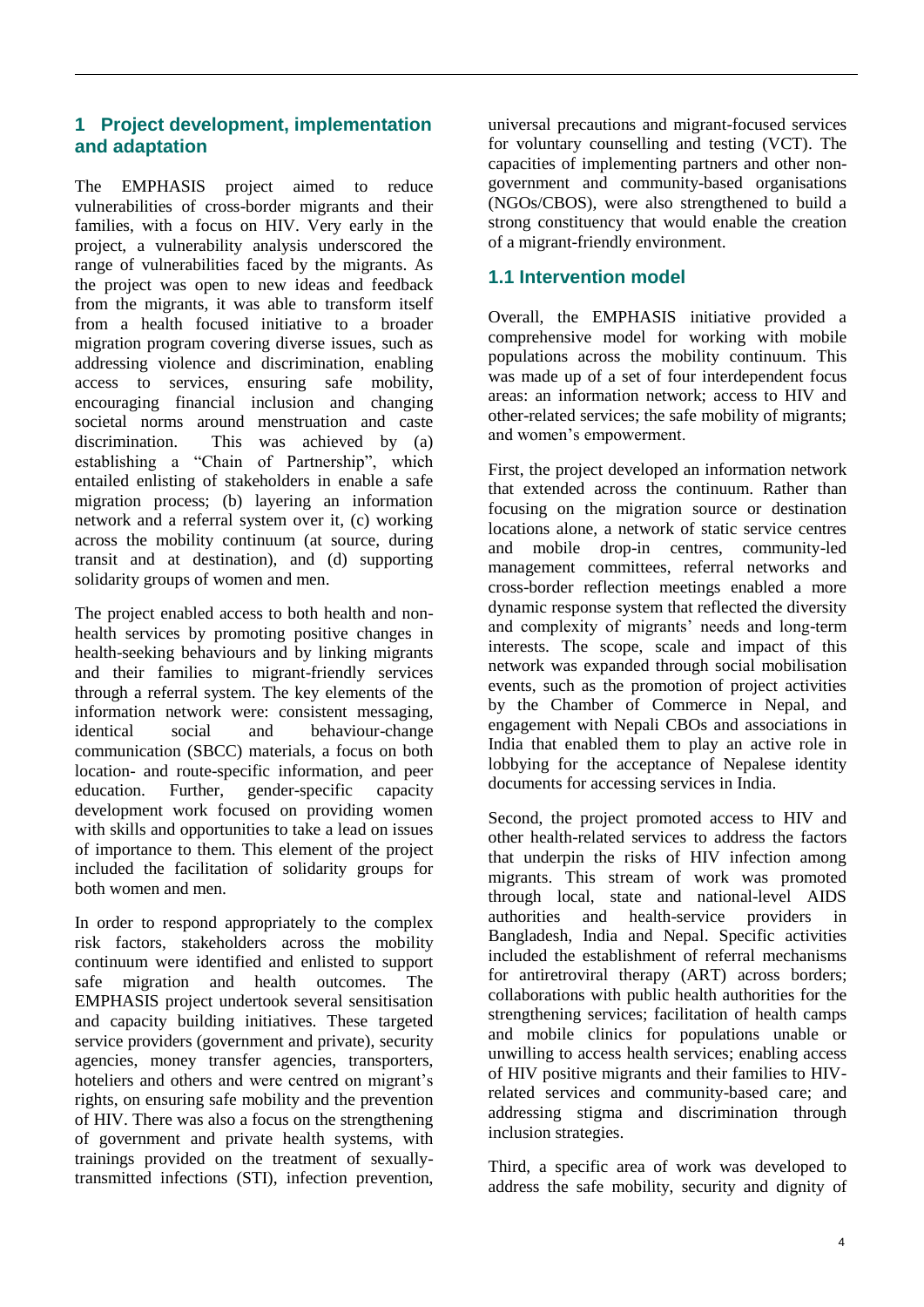migrants – particularly women – through two mobility corridors: a) Far-west region of Nepal to Delhi / Mumbai and b) Western Bangladesh to Kolkata / Mumbai / Delhi. This thematic area focused on dual approaches: addressing violence and harassment while tackling economic aspects. The first approach aimed to monitor and address violence and harassment by, constructing messages about travelling safely, using stakeholders as allies, working with duty bearers to activate accountability mechanisms, and helping stakeholders pinpoint opportunities to play an active and productive role in addressing safe migration. The parallel focus on economic empowerment included the enabling of safe remittances and the development of a culture of saving to ensure that women had greater control over the remittances provided by migration. This included creating awareness of how banks and money transfer services could be engaged, how to build trust in the use of official money channels, and how to build and maintain a broader enabling environment for gender-aware banking systems. Women's groups were trained in skills for incomegeneration in both source and destination locations.

Fourth, women's empowerment was given a standalone focus to provide creative spaces where women could express themselves as agents of change. This was based on the recognition that the empowerment of women is critical for the promotion of gender equality and focused on identifying and redressing power imbalances and ensuring that women have more autonomy in decision-making and in managing their own lives. This aspect of the programme was implemented via partnerships with community-led women's groups and a cadre of peer educators that acted as a liaison between EMPHASIS staff and the groups themselves. The themes addressed included the importance of inter-spousal communication and the development of spaces where women could identify and address their specific needs and interests. In addition, external linkages were established with existing organisations to assess potential synergies to address responses to violence against women.

Finally, each of these four areas of work used mainstreamed and consistent advocacy messages and materials, in addition to their own focus on policy influencing for broader change. For example, the promotion of a wider political acceptance of cross-border migration was common theme across all four areas, while advocacy approaches for improved and gender-sensitive remittance services were more specific to focus areas three and four.

# **2 Results and lessons**

# **2.1 Result: an information network extended throughout the mobility continuum**

#### *Main results*

The project had reached over 340,000 individuals across all three countries by the end of its five-year timeframe in April 2014, including migrants, their families, plus some key stakeholders. Males accounted for 78% of those reached, while 22% were females. There was a steady annual increase throughout the five-year project in the number of migrant populations accessing the EMPHASIS service centres. Working across these populations, EMPHASIS established and enhanced chains of partnership to develop programme linkages that fostered collaboration across an array of stakeholders.

In total, the project established a network of more than 700 outreach workers, peer educators and volunteers who reached out to migrant families, civil-society organisations and communities, providing information about referral services and safe mobility, and thereby developing broader community support groups. In all, 27 community support groups worked in the same way at source locations in both Bangladesh and Nepal. These groups brought together women (and their children) who were HIV-positive and women who were not infected, all of whom shared a family history of migration. Similarly, 58 women's groups and men groups in both source and destination locations not only articulated their needs, aspirations and challenges, but also addressed many of them. These related to making the migration process safer by engaging with local police, landlords, village development councils and transporters. The project also facilitated access to services by creating a referral network with existing service providers across the mobility continuum.

The project worked closely with wider PLHIV networks, connecting with and across PLHIV networks in Bangladesh, India and Nepal. This was central to the project's efforts to reduce vulnerability to HIV, given that these networks have established rapport with governments and donors and are linked into national HIV and AIDS responses to HIV prevention and care as well as to the media. In India, for example, the North 24 Praganas Network of Positive People in Kolkata,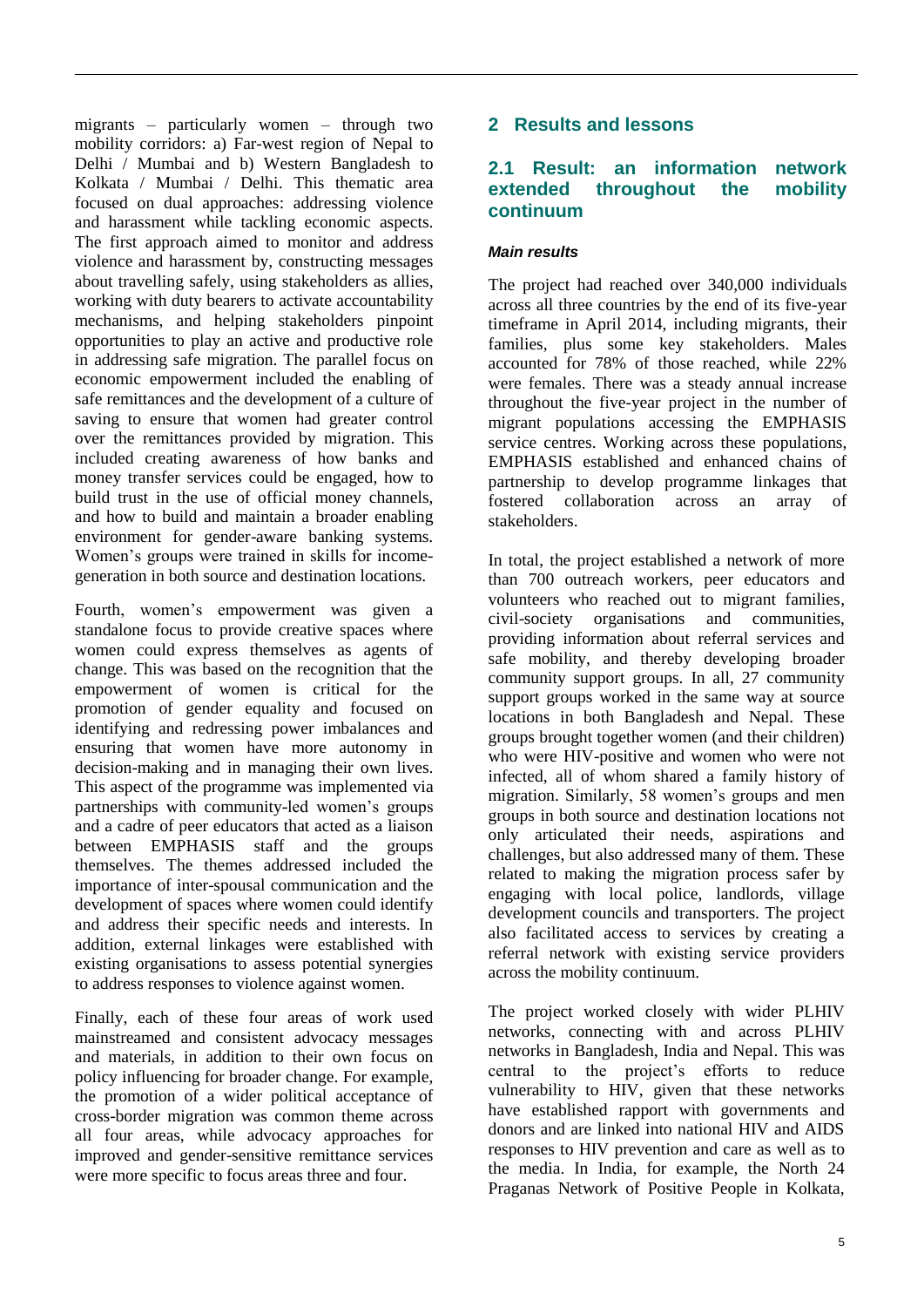the NPM+ Network in Mumbai, and the Delhi Network of Positive People and the Haryana Network of Positive People in Delhi/National Capital Region (NCR) also facilitated access to antiretroviral (ARV) medication and enrolment in government-targeted intervention programmes. As well as referring HIV-positive migrants to PLHIV networks, EMPHASIS organised a regional PLHIV consultation that brought together PLHIV networks, government and civil-society actors from Bangladesh, India and Nepal to explore how the project could draw on the strengths of the PLHIV networks in each country to facilitate cross-country linkages, support access to health and related services for HIV-positive migrants and to strengthen cross-border ART linkages.

#### *Main lessons*

A major lesson from this focus area is the critical role provided by information networks that are embedded across a range of actors from transit points through to destination points. The first advantage was consistency: the information network included static and mobile service centres and outreach workers, peer educators and community-led groups (primarily women's groups) that shared consistent educational information about safe mobility. Within these networks, the referral mechanisms for treatment were effective as a result of the strengthening of existing service provision in both government and private sectors. The outreach/peer educator network played a key role, particularly during the initial stages, by providing the relatively immediate and accessible response that is crucial for mobile and often vulnerable migrants. As the project progressed over time, it focused increasingly on the non-health determinants of vulnerability and demonstrated that linking migrants and their spouses through the information network across the mobility continuum is not only key to reducing their vulnerability to HIV and AIDS, but also to promoting their safe mobility.

Previous research undertaken as part of the EMPHASIS project noted that these information networks penetrated only so far beyond the migration corridors (Samuels et al., 2014). However, the project has demonstrated that it is possible to set up information networks that are effective within these corridors, and such networks could and should be further amplified through advocacy.

# **2.2 Result: promoting access to HIV and health-related services**

#### *Main results*

Significant results for this focus area included the systematisation of cross-border ART referral processes for migrants at both source and destination locations, the development of accurate and timely surveillance data that are now informing national statistics and supporting the government of Bangladesh in the establishment of two districtlevel 'best practice' VCT clinics.

In Bangladesh, a total of 2,184 people (752 of them women)<sup>1</sup> were able to access testing and counselling services: 2,577 individuals received treatment for STIs; 38 cases were identified as HIV-positive and referred for follow up. In terms of formal services, 93 health providers (government and nongovernmental) received training in Jessore and Satkhira districts on the syndromic management of STIs, VCT, HIV and AIDS care and the rational use of ART, as well as sensitisation on migration issues. Overall, the EMPHASIS project referred over 21,000 people for STI and VCT services, and 58% of these were able to access them (Table 2).

| Table 2: Referrals and access to voluntary<br>counselling and testing (VCT) and sexually-<br>transmitted infection (STI) services |              |                    |  |  |
|-----------------------------------------------------------------------------------------------------------------------------------|--------------|--------------------|--|--|
|                                                                                                                                   | <b>Total</b> | <b>Access</b><br>℅ |  |  |
| Males referred                                                                                                                    | 623          |                    |  |  |
| Males who accessed<br>services                                                                                                    | 422          | 67.7               |  |  |
| Females referred                                                                                                                  | 10422        |                    |  |  |
| Females who accessed<br>services                                                                                                  | 5990         | 57.5               |  |  |
| <b>Total referred</b>                                                                                                             | 21577        |                    |  |  |
| Total who accessed<br>services                                                                                                    | 12437        | 57.6               |  |  |

The system for monitoring these statistics has reduced the likelihood of the double-counting of HIV cases at the regional level: cross-border migrants diagnosed as HIV-positive at destination and travelling without transfer certificates were counted twice at the regional level when tested again at destination. Support to the Government of Nepal to strengthen district-level VCT/ART case management – including support for the provision of accurate and timely surveillance data that are now informing national statistics, will improve

<sup>1</sup> Project Monitoring Data Q3Y5 (April 2014)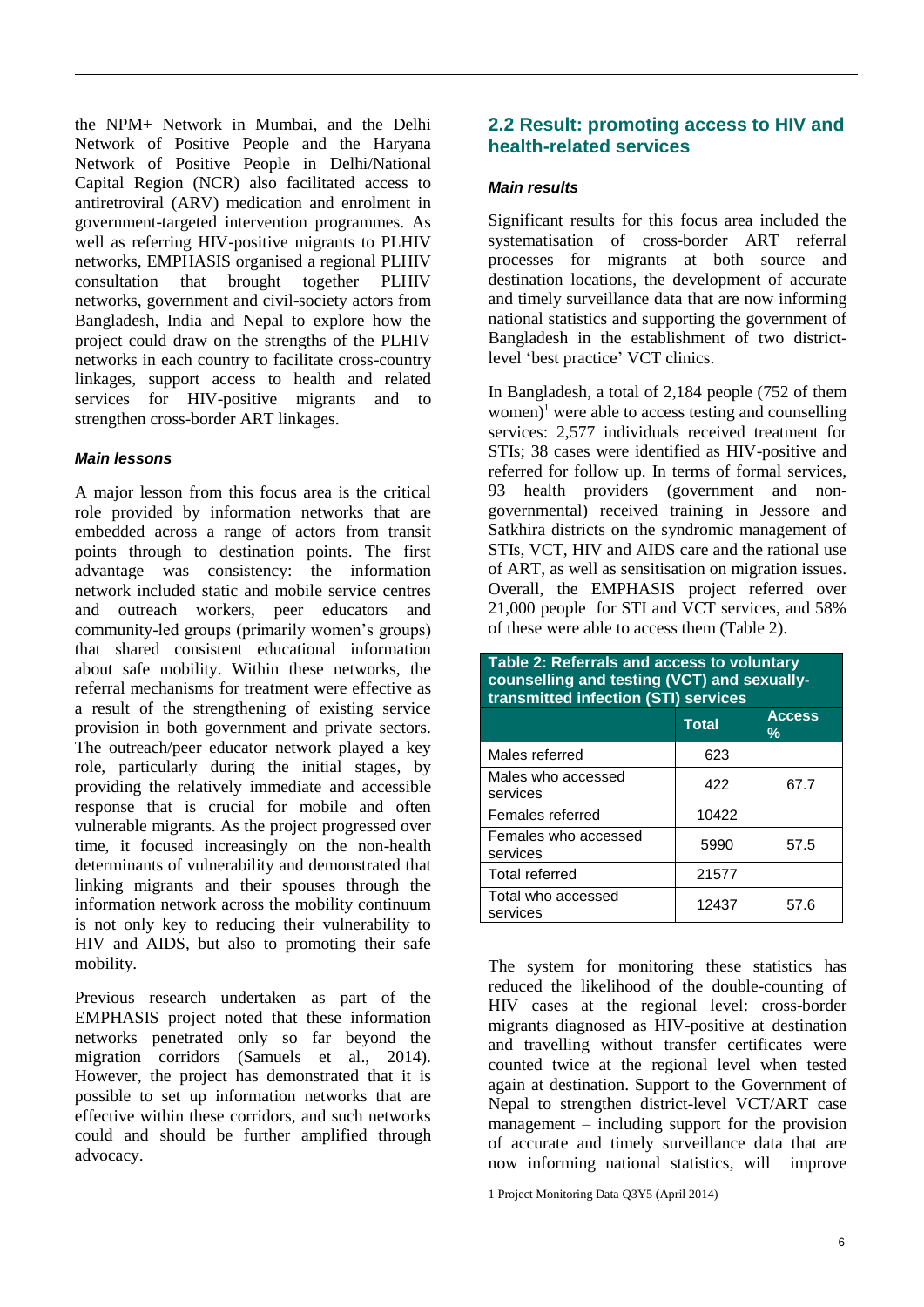coordination on targeting and access to healthrelated services.

In total, the EMPHASIS project reached a total of 622 migrants and family members with HIV, consisting of 149 in India, 330 in Nepal and 38 in Bangladesh. A further 105 people were linked successfully to ART services across borders, which entailed the portability of services. Box 1 provides an example of cross-border referral and its take-up even beyond EMPHASIS locations.

#### **Box 1: Cross-border referral in action beyond EMPHASIS project locations**

The Seti Antiretroviral Therapy (ART) Centre worked with EMPHASIS to orient other districts on how to adopt processes for cross-border ART referral. The scheme was subsequently adopted by the Bayalpata Hospital in Achham (which, at the time, had a caseload of 1,298 HIV-positive men and women, of whom 191 were receiving antiretroviral medication).

Prior to July 2013, the Bayalpata Hospital gave out ARV medications on Thursdays and Fridays only. This was inconvenient for many HIV-positive patients, some of whom had to travel long distances to reach the hospital. Others had travelled back from India to renew their prescriptions and needed to return to their places of work.

EMPHASIS advocated for opening of the ART centre at Bayalapata Hospital on all the days, so that HIV positive patients are able to access medicines whenever required. The counsellor from the Seti ART centre provided admirable support in this process and finally the ART centre is open on all official days. In order to support the counsellor at Bayalpata, two of the EMPHASIS project team members helped in record keeping and talking to patients about the importance of maintaining medication regimes

#### *Main lessons*

The project recognised that it would need to do more to ensure that the HIV and health-related services were utilised and sustained. Given the widespread discrimination towards people who test positive for HIV, the first concern was to promote uptake. Through its community engagement activities with women's self-help groups and community support groups, the project raised awareness of HIV and migration issues and encouraged women and men to come forward for counselling and testing. For women, this engagement included raising awareness of STIs as well as HIV, and similar but parallel activities

occurred with truckers (in Bangladesh only) who were transporting goods regularly across the border.

In all three countries, the project worked within existing healthcare systems and built linkages to community-led groups and grassroots organisations, rather than create parallel systems for migrants. Support to people with HIV by facilitating their social inclusion and wellbeing was a focus of the project. Linking HIV-positive migrants to PLHIV networks at destination allowed them to access a wide range of government and non-government services and to benefit from counselling and group support.

#### **Box 2: Sadia's story**

*"When I was diagnosed, my husband blamed me. Later my baby died, and I lost hope. My life was changed when I lost my child. I may have accessed treatment after that, but it was less to keep myself alive than to make some sense of all that tragedy. Sometimes I took my medicine, sometimes not.*

*[When I met the outreach worker] I was very unhappy. The first time we met, I told her: Go away, I don't have time to talk to you. She said: Just give me two minutes. [Laughing] I snapped back: I don't even have two minutes. She talked to me about why it was important to be regular. She said I could be healthy and live life like everyone else… Now I am taking my medication and I do feel well. I have a job as a domestic worker. I also do my peer educator activities. The role has given me courage and hope. I've shifted now. If I'm on the train and see a woman looking distressed I'll speak to her. I'm giving back now.* 

*This EMPHASIS project has changed our community. The area was uninhabitable earlier, especially for young girls and women… frequent sexual abuse and dirty remarks followed us everywhere. Since the sensitisation workshops, awareness has been raised. We have grown into a habitable and decent society. I want to study further now, and help the young girls. I consider it a great achievement to be able to influence even one life"* 

[Sadia, female Bengali-speaking community in Mumbai].

The region-wide enabling and facilitation role provided by CARE was a key ingredient in the success of its EMPHASIS project and provides lessons on working with the public and private sectors. The cross-border referral pilot facilitated migrants' access to ART medication in India, without migrants having to repeat the HIV-testing process. The system involved establishing linkages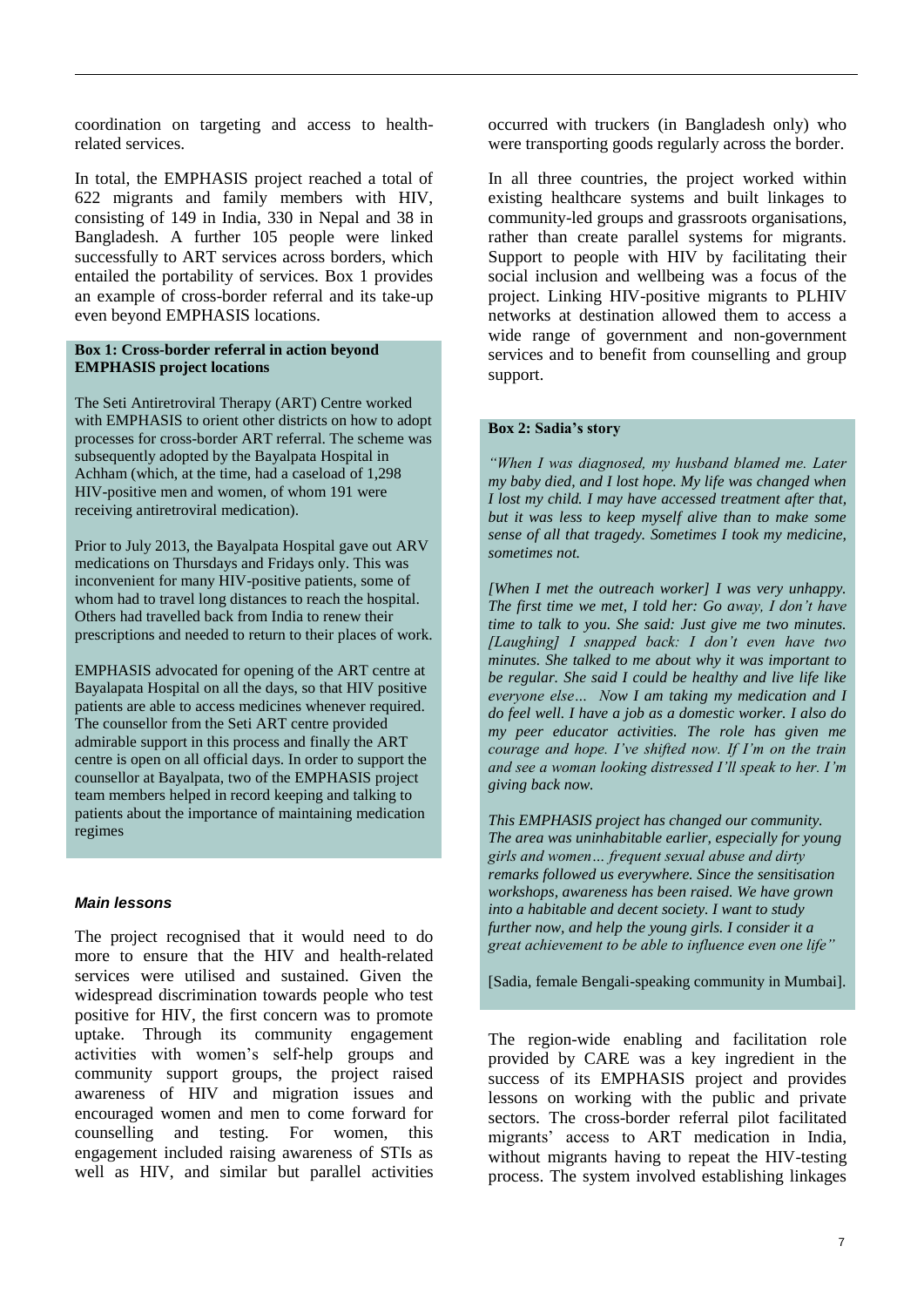between implementing partners (local NGOs) in Nepal (Achham and Kanchanpur) and India (Delhi and Mumbai) and coordination with ART sites in Mumbai and Delhi in India and Kanchanpur and Achham in Nepal. Crucial to the success of this programme was the advocacy with government at

ART sites in both Nepal and India to build the case and negotiate agreements, while developing referral formats that were acceptable to public-service providers in both countries, and sensitising them to the needs of migrant populations. The key processes are outlined in Figure 1.

#### **Figure 1: Facilitating cross-border synergies**

## **Project team (Nepal)**

Identifying HIV-positive migrants (pre-departure and returnee) through conversations with communities and/or ART sites. Linking PLHIV to ART sites in Nepal. Supporting PLHIV planning to migrate to get a referral card / transfer-out certificate from ART site. Communicating information to implementing partner at destination. Documentation and follow up.

## **Facilitating crossborder synergies**

Engaging in dialogue with government ART sites in both Nepal and India to 'build the case' and negotiate agreements.

Developing referral formats acceptable to public-service providers in both countries.

Strengthening community linkages and access to information through peer educator / outreach worker / drop-in centre networks.

Opening up cross-border communication channels between projectimplementing partners.

#### **Project team (India)**

Identifying HIV-positive migrants through conversations with communities and/or ART sites.

Supporting PLHIV to register with ART sites in India and then following up to ensure ART received by PLHIV.

Linking PLHIV to HIV-positive networks and support services.

Communicating information to implementing partners at source. Documentation and follow up.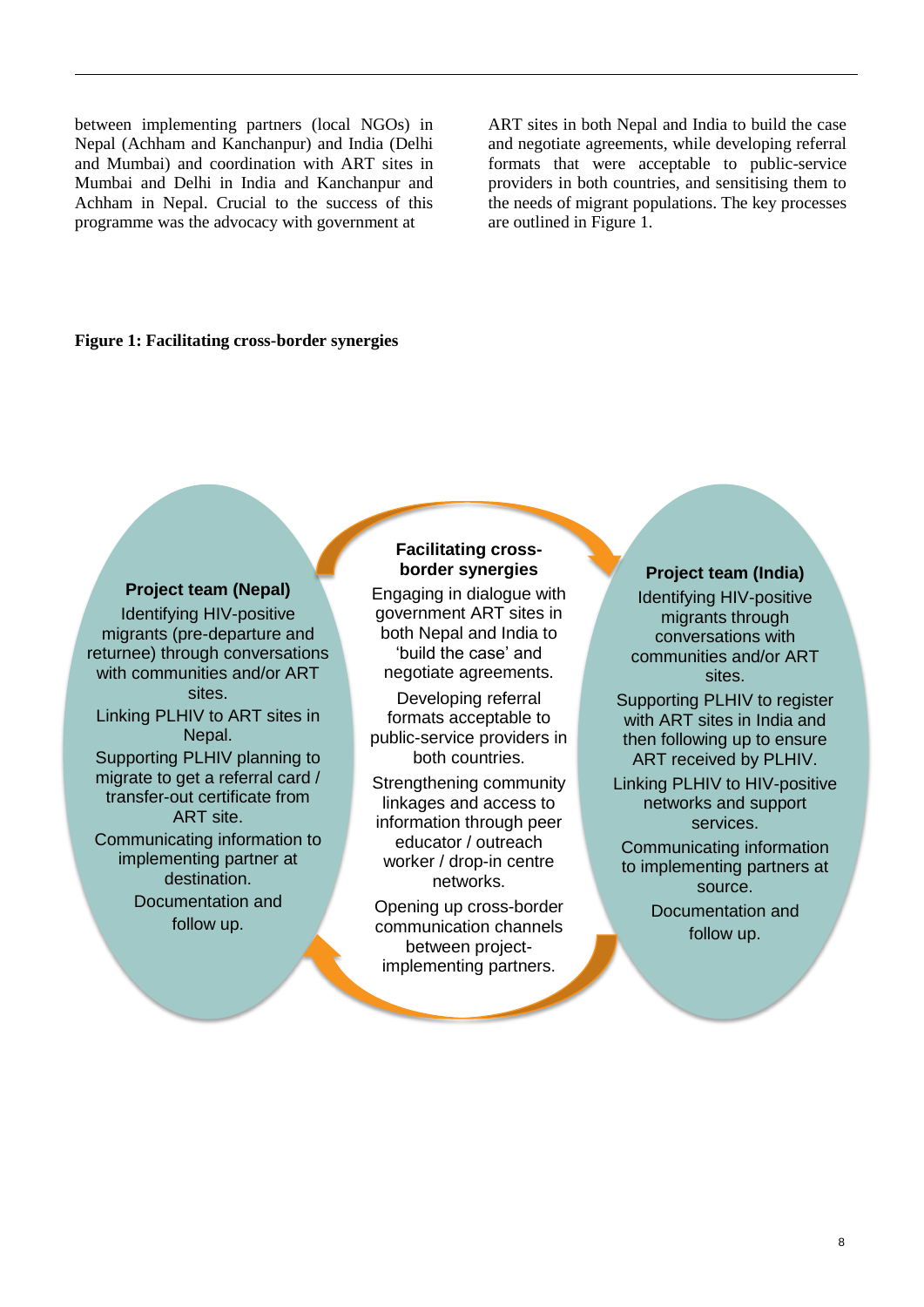# **2.3 Safe mobility, security and dignity for migrants**

#### *Main results*

The project provided several results that enhanced the access and control of resources for vulnerable migrant populations, as well as improved knowledge prevention and response to cases of sexual- and gender-based violence (SGBV).

Over 700 families at source and destination locations opened bank accounts for the first time. In the Achham and Kanchanpur districts of Nepal, 50% of 494 women surveyed in 2013 had opened accounts, while all 45 women belonging to a support group in Achham had done so. This, in turn, gave women greater control over resources – being the signatory on a bank account meant that women were able to receive remittances regularly and were more able to make decisions about how these remittances were used. As a result, the programme noted an improved culture of saving in target groups. In both Delhi and Mumbai there was a significant increase in the number of remittances and amounts being sent via formal channels. This finding is important, given the implication that being able to build up savings is a precursor to ensuring household resilience. However for undocumented Bangladeshi migrants, access to banking services was not an option. The most common informal channel for remittances was to send them via relatives and neighbours when they travel home or through brokers.

A coordinated intervention approach on the India-Nepal border ensured a change in the environment for migrants. Table 3 summarises work with the Rickshaw Association at the Banbasa transit point.



*I always charged the Nepalese extra. I'd speak impatiently and sometimes use abusive language. I've changed now… and I am trying to talk to other rickshaw pullers* [rickshaw puller at Banbasa, India].

As a result of peer education, cross-border information networks, and solidarity groups, notable results were also achieved on sexual and reproductive health. In Nepal, project data revealed that approximately 80% of the women in spouse groups reported that they had talked to their husbands about safe mobility and HIV prevention; nearly 70% of these women had accessed HIV counselling and testing services. Across the EMPHASIS project, self-help groups for women promoted the dual use of condoms for both family planning and STI prevention, and have promoted access to STI and VCT services. Being part of solidarity groups helped women to talk about HIV with their spouses when they came home and over the phone when their spouses were away.

| Table 3: Enlisting the Rickshaw Association at Banbasa (India-Nepal) transit point                                         |                                                                                                                                                                                                               |                                                                                                                                                                                                                                                                                                                                                              |  |  |  |  |
|----------------------------------------------------------------------------------------------------------------------------|---------------------------------------------------------------------------------------------------------------------------------------------------------------------------------------------------------------|--------------------------------------------------------------------------------------------------------------------------------------------------------------------------------------------------------------------------------------------------------------------------------------------------------------------------------------------------------------|--|--|--|--|
| Stakeholder / purpose                                                                                                      | The role of EMPHASIS                                                                                                                                                                                          | <b>Results</b>                                                                                                                                                                                                                                                                                                                                               |  |  |  |  |
| Stakeholder:<br>The Uttranchal Rickshaw Association<br>(Chalak Kalyan Samiti); 360 members.                                | Facilitated monthly meetings to:<br>٠<br>discuss the rights and<br>entitlements of rickshaw pullers<br>and migrants<br>Sensitise Association members<br>on safe mobility, violence and<br>harassment and HIV. | Standard fares were fixed and Association<br>members monitored compliance.<br>12 rickshaw pullers were enlisted as peer<br>educators.<br>Active participation in project activities such as<br>folk media and infotainment.<br>Increased coordination with the Police<br>Department for compliance by rickshaw pullers<br>and for anti-trafficking measures. |  |  |  |  |
| Purpose:                                                                                                                   |                                                                                                                                                                                                               |                                                                                                                                                                                                                                                                                                                                                              |  |  |  |  |
| to develop solidarity with the<br>rickshaw pullers                                                                         | Facilitated cross-border friendship<br>$\blacksquare$<br>meetings.                                                                                                                                            |                                                                                                                                                                                                                                                                                                                                                              |  |  |  |  |
| to enlist their support in addressing<br>any violence and harassment<br>perpetuated by the rickshaw pullers<br>themselves. | Strengthened documentation and<br>٠<br>reporting capacity of the Rickshaw<br>Association's management.                                                                                                        |                                                                                                                                                                                                                                                                                                                                                              |  |  |  |  |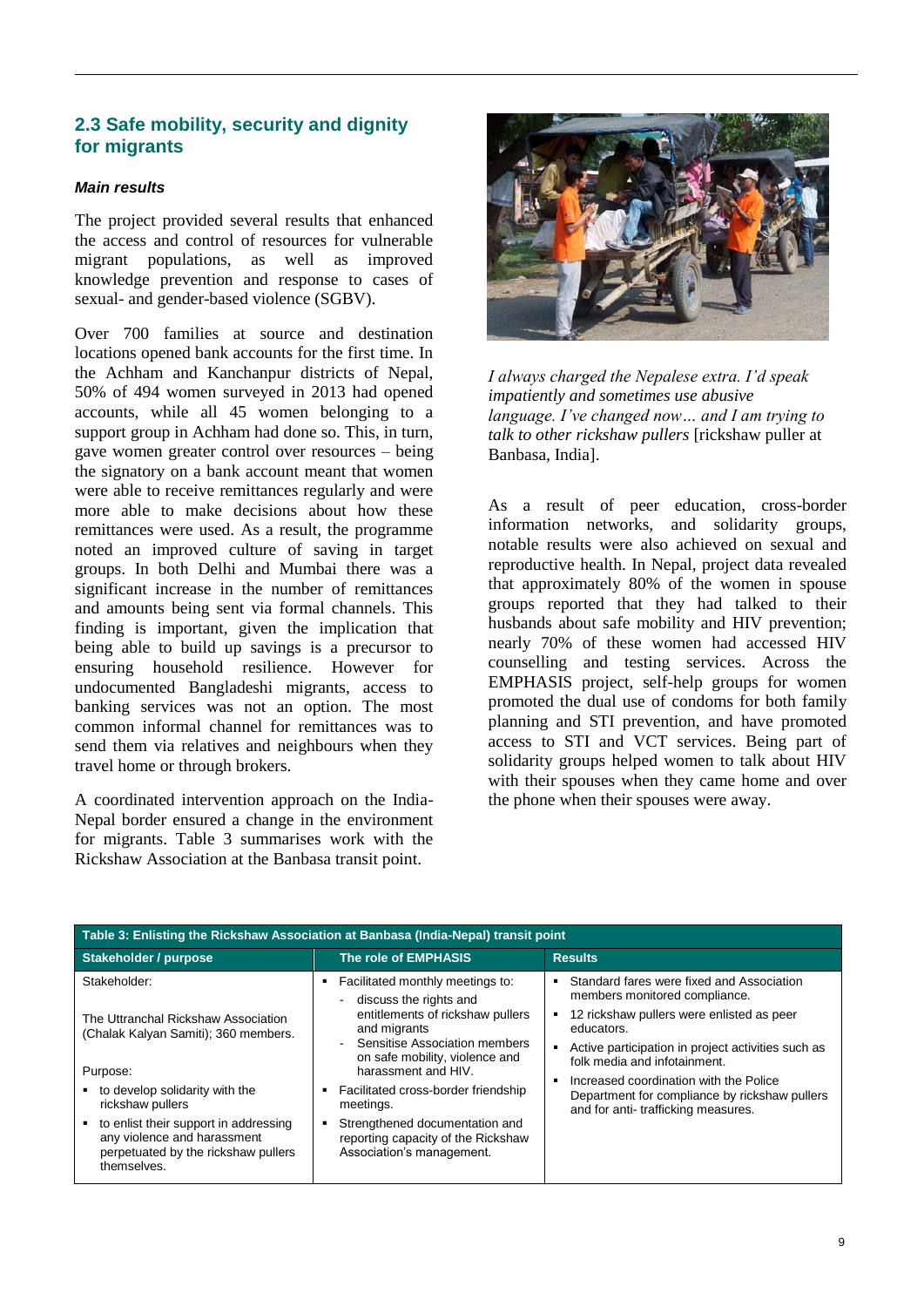In addition, women's groups at both source and destination locations organised themselves to community support groups and traditional village structures. The community support groups – made up of local elected bodies, influential people, religious leaders and representatives of migrant workers – facilitated case management on the discrimination and humiliation experienced by migrant families.

#### **Box 3: Rekha's story**

*"I live with my two children in Shalimar Garden. If any woman from our community went out in the evening there would be catcalls and lewd remarks. The male youth in the neighbourhood did this regularly. They would shout out: 'Look, look the Nepalan (Nepalese women) is going out ...who are you going to meet?' The only option was to look down and try to ignore… to say nothing, even though I felt ashamed. After we organised ourselves into a group, this was one of the first issues we decided to take up. One day we went out together and confronted them. We spoke reasonably, telling them about how we felt when they called out like that. After that, the catcalls stopped. This has made me feel confident about standing up for my dignity"*

#### [Rekha, Nepalese, Delhi]

Programmatic linkages were also made: the Gender Resource Centre – a Delhi State Government initiative – worked with EMPHASIS to support women to monitor and address violence against them within their communities and provide counselling services when needed. Finally, significant attention was given to an analysis of the potential risks of engaging with some stakeholders such as 'brokers' on the borders, whereby the risk of further strengthening the position of the brokers who were in an asymmetrical power equation with the migrants, could not be ruled out. This was critical in the context of the Bangladeshi corridor, where the project maintained a 'first do no harm' approach.

#### *Main lessons*

One of the key lessons from interventions at transit points to ensure the safe mobility of migrants is that it is important to work with duty bearers to activate accountability mechanisms. This helps stakeholders, who are co-opted as allies, to identify opportunities to play an active role in addressing safe migration.

Broader lessons show that it is possible to promote safe remittances and provide women at source locations with greater control over remittances by: lobbying banks and money transfer services to develop migrant-responsive banking procedures, and working with migrant populations to build their trust in and encourage their use of official money channels. Furthermore, cross-border planning meeting by project staff from both sides of borders helped to foster the cross-border synergies that can enable safe migration, by providing regular opportunities for reflection and joint problemsolving. The border security (Nepal Prahari in Nepal and Seema Suraksha Bal in India) continue to meet together quarterly to discuss issues related to migration and security, under the banner of Indo-Nepal Friendship Meetings. The project demonstrated, therefore, that it is possible to work at the transit points and bring about positive change through a range of strategies to create awareness, strengthen groups of transporters and security personnel and document cases of harassment that can be shared with duty bearers for action.

The overarching driver of change was the ability of CARE to draw on its strong regional presence to work in the inter-border spaces and its willingness to engage with a variety of powerful stakeholders at all levels.

## **2.4 Result: women's empowerment and women as agents of change**

#### *Main results*

The EMPHASIS programme facilitated the development of supportive structures for women's economic empowerment. These included genderinclusive access to banks and other services that, while providing positive outcomes for women in themselves, also served as a baseline for multiplier effects. For example, 21 spouse groups in Nepal, with a total of 445 women, were supported on migration and HIV risk awareness on the basis that they had husbands or other family members working in India. As mentioned in section 2.3 (see main results), more than half of these women (245) opened bank accounts in the process of this engagement, and 146 (60% of those women with accounts) began to receive remittances regularly via the banks.

In India, the project facilitated a series of sensitisation meetings with migrant women that included discussion of their rights and entitlements as well as decent work. For example, in Delhi, domestic workers (migrant women) in *Nayi*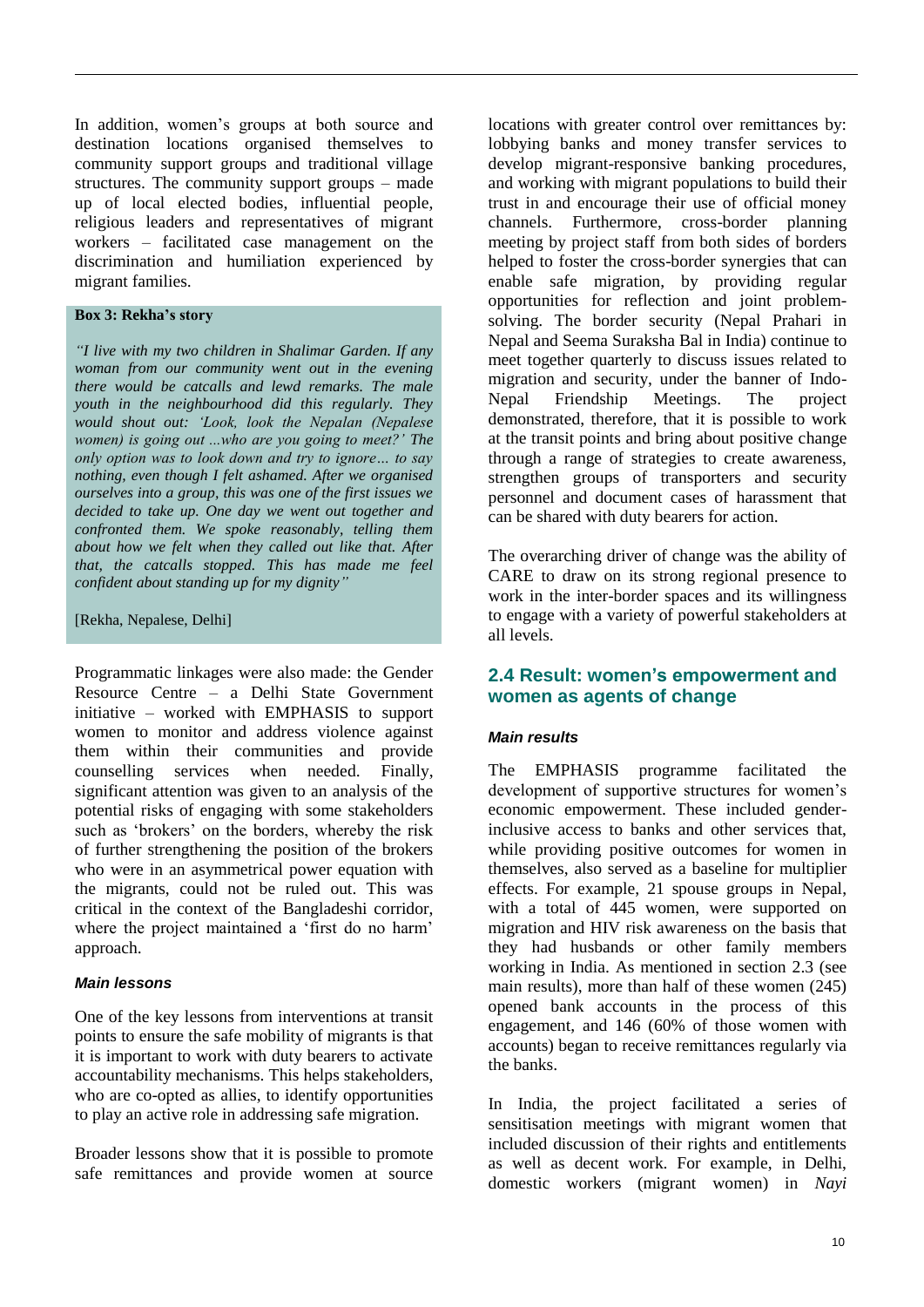*Seemapuri* were being given less than the minimum wage and had longer working hours than the law permitted. Following on from this, joint employeremployee meetings on the topic of fair wages were set up by women's groups. At first, employers were not receptive, but after regular follow-up meetings and in the face of consistent arguments, they agreed to increase the women's monthly salary to \$40. The women's groups moved on to tackle unresolved issues around the provision of medical facilities and insurance, and, with persistence, were able to build on the energy generated in the State elections in 2013 to publicise their situation to gather wider community support. After lengthy discussions, their pay was again increased to \$65 per month and they were granted an eight-hour flexible working day. Thus over a period of 12 months, 74 domestic workers were able to negotiate flexible working hours and increased wages (from \$30 to \$65) with their employers.

Similarly, women groups developed through the EMPHASIS project were intent on addressing gender asymmetries. In two communities in Achham, they took on the issue of chhaupadi (menstrual quarantine) and subsequently declared their Village Development Committee chhaupadifree. In addition, the initial focus at destination locations was on women alone, but the programme adapted over time as men's groups emerged and were seen to be critical in debates around the promotion of gender equality and measures to address violence at the household and community level.

*'To open up the bank account we had to learn to read and to write our names. We realised that we can learn things, we can do things and we grew more confident.'* [Female spouse from the 'Conscious' group in Ridikot, Achham, Nepal].



The EMPHASIS project facilitated the formation of new solidarity groups for women and strengthened existing groups by building their capacity and awareness on diverse issues such as safe mobility, HIV and the maintenance of financial records. However, many of their successes were the direct result of their own initiatives and strengths. A summary of their results can be seen in Box 2.

#### **Box 4: Key achievements of women's groups participating in the EMPHASIS project**

- Initiation of group savings and loans within groups, which freed women from the need to rely on exploitative money lenders.
- Women's groups led community activities during cultural and religious events. These gave them an increased level of agency. The management of these events, also led to talented cultural arts performers from the community earning money instead of expensive outsiders.
- 19 women groups started income-generating activities that contributed to family incomes.
- Women supported each other to confront perpetrators of violence and discrimination, both in the community as well as within their own homes. Some of these impacted on societal norms around diverse issues such as menstruation, exclusion of PWHIV / families and caste discrimination.
- Women lead the discussion within the community around living conditions, health and HIV as well as on the quality of public services.
- Additionally, women's groups in the destination, set up mechanisms for informal employment exchanges.

#### *Main lessons*

While it is difficult to isolate the precise attribution for these multiplier effects from the EMPHASIS project, one key lesson is that the supportive capacity and motivation that comes from combining health-related interventions from external actors with social issues (as identified by women's groups), provides a strong basis for integrated outcomes and wider transformation. A second major lesson for practitioners is that migrant men and boys play out their masculinity through 'proving' behaviours, such as sexual activity, drinking alcohol, staying on the job even when severely sick, or even through acts of violence. A better understanding of the nuances of gender roles and expectations allows projects like EMPHASIS to engage men more actively, and by doing so, to enhance their work with women.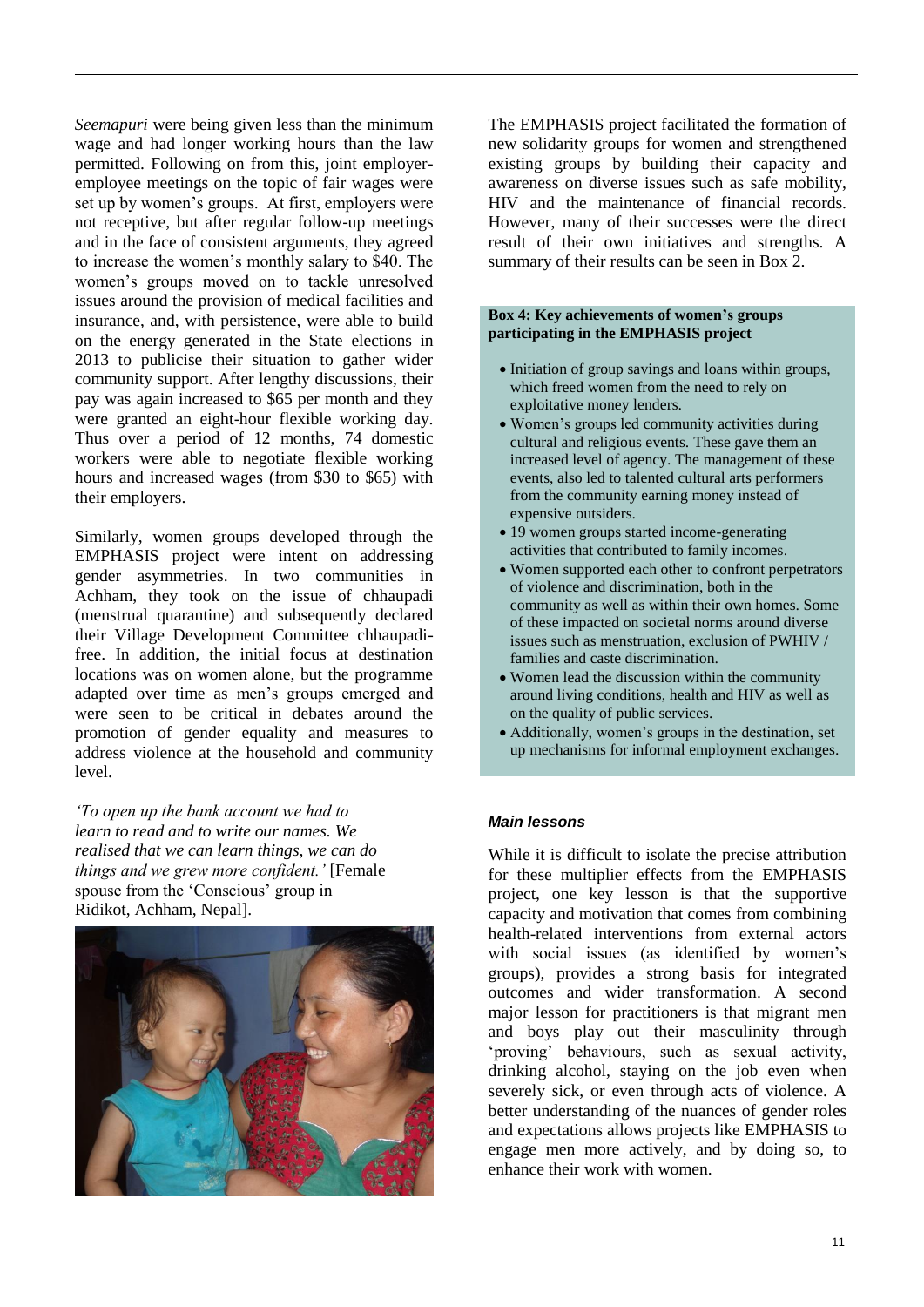# **2.5 Result: advocacy**

## *Main results*

Advocacy was a key programme strategy for the EMPHASIS project, which advocated on a range of issues, including HIV and related-health services, safety and dignity, workers' rights, violence against women, access to financial services, and stigma and discrimination. Advocacy efforts were supported by case stories generated by the migrants' own personal experiences, research studies and policy briefs commissioned by the project. In addition to regional- and national-level advocacy, there were focal points for advocacy efforts at the local level, including community-led advocacy, who linked actors with existing service providers.

EMPHASIS built a 'Chain of Partners' across the mobility continuum, from the local to the global, to highlight issues faced by the migrants and the possible solutions. Similarly, engagement with policy makers, governments, UN agencies, members of parliament, civil society and the media was instrumental in amplifying the project's advocacy agenda. Parallel efforts included a series of consultations at national and regional levels. The growing importance of the issue and the learning generated by the project ensured that the EMPHASIS team was invited to share its findings in various local, national, regional and global forums.

In 2013, for example, the Regional PLHIV Consultation brought together representatives from PLHIV networks and government and civil-society actors from Bangladesh, India and Nepal. The consultation explored how to draw on the strengths of PLHIV networks in each country to facilitate cross-country linkages to health and related services for HIV-positive migrants, and to scale up the cross-border ART model developed by EMPHASIS. As a result, the PLHIV networks agreed to meet quarterly to identify and solve problems related to HIV-positive migrants and develop strategies to realise cross-border support and service linkages.

At a broader level, EMPHASIS hosted a two-day regional consultation on migration in South Asia (also in 2013) that brought together senior government officials as well as representatives from migrant networks, UN agencies, international and local non-governmental organisations and civilsociety organisations. This forum was instrumental

in creating a regional space to enrich discourse and experiences around migration and development. A follow-up meeting in August 2013, was arranged with high-level government officials of the Indian National AIDS Control Organisation (NACO) and the Nepali National Centre for AIDS and STD Control (NCASC). Representatives from both bodies discussed strategic challenges and points of collaboration across their shared border and ways in which NACO and NCASC might formalise and scale up their ART cross-border referral mechanisms.

Similarly, the Regional Media Consultation on Migration in South Asia: Challenges and Vulnerabilities was organised, in May 2014, to engage with media, generating a rich dialogue among senior journalists and media professionals from South Asia on the issues of migration and development.

## *Main lessons*

A key lesson emerging from the advocacy work of the EMPHASIS project has been the notable space for exploring policy and practice synergies across different contexts. For example, a common factor in all environments was the relegation of low-skilled labour migrants to the margins of society. With little or no access to minimum wages, leave or social-security benefits, and few options to unionise or to collectively bargain for their rights and entitlements, this insight paves the way for the exploration of further linkages between existing local CBOs, trade unions and labour movements that are addressing workers' right at destination locations.

## **2.6 Result: evidence, monitoring and evaluation (M&E) and outreach**

#### *Main results*

#### *The evidence base*

The EMPHASIS project set out to build a knowledge base about migrant populations and their families and to promote wider recognition of the vulnerabilities faced by these populations, as well as provide solutions. The project drew on internal and external expertise to carry out various research studies and to develop policy briefs, generating 12 original research papers and 10 briefing papers (in partnership with ODI). At a time when global migration discourse needs significant data on migration, EMPHASIS has brought forth rich data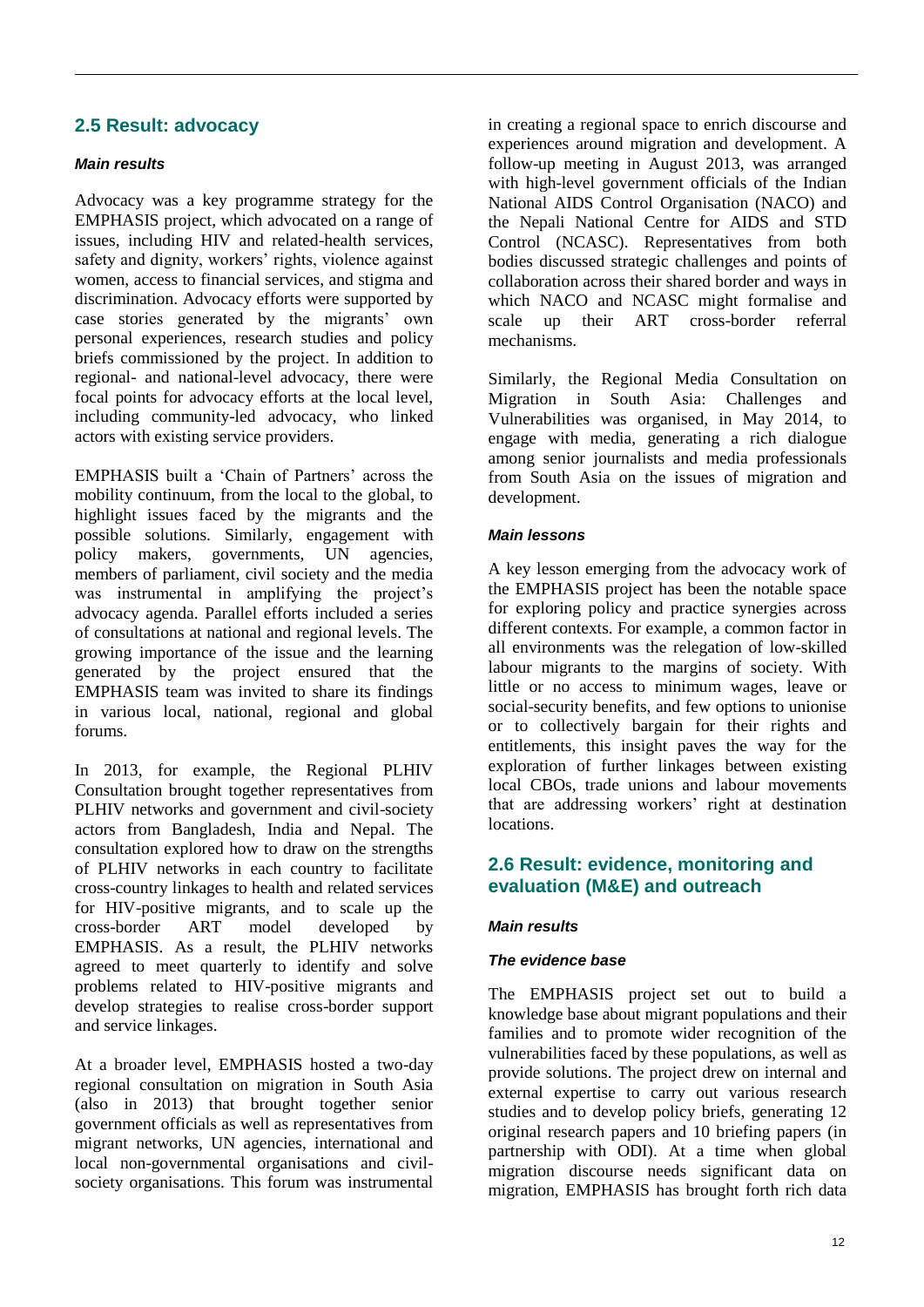and learning, which can be useful to programmers and to policy makers. Further, based on the learning from the project, 18 oral and poster presentations have been shared at international conferences.

## *M&E and outreach*

Given the uniqueness and cross-border complexity of the EMPHASIS project, several lessons on M&E and outreach emerge. One of the key aspects of the project's M&E was that it did not create parallel structures: collaboration with the government systems and the use of their existing guidelines was an important part of many project activities.

EMPHASIS supported the generation of robust data. In Bangladesh, for example, EMPHASIS supported the government in setting up two VCT centres in project districts. This has made such services more readily available and an analysis of the resulting data has revealed a disproportionately high burden of HIV infection among those with a family history of migration. Similarly, governmentled district-level mechanisms were set up in Nepal to document missing migrants and to take action on this issue at a national level. Initiatives such as these are putting the focus on migrants and their needs across the region.

The project was also able to set up a robust and routine monitoring system to support the achievement of project objectives across all the three countries, with the resulting monitoring data utilised by the project at all levels. At the community level, monthly meetings were held with peer educators and migrants to review the project activities and plan ahead – an opportunity for migrants to be part of the learning and planning processes. The routine database of the project was able to provide a reliable sampling frame for the endline survey – a major benefit, given the challenges of working with a transitory population.

Simple formats were developed to monitor and address harassment, violence and rights abuses along the mobility corridors, with numerical data supplementing case histories to illustrate the extent of and types of harassment and violence experienced by migrants. Given the complexity of the project and the need for evaluation standards to remain consistent for its duration, the forms were simplified and capacity building efforts provided specific space to address technical and resourcing deficits in the M&E systems of CBOs and NGOs.

#### *Main lessons*

Looking ahead, the project has also identified two key areas for further research to support continued advocacy efforts. First, it is important to have an improved understanding of the positive and spillover effects of migrant contributions to the economies of their host countries. Second, research is needed on the economic impact of migration on families over the medium and long terms.

## **3 Conclusions and implications**

The five-year EMPHASIS project has generated rich information and has provided a useful learning experience. The value of the project is immense and goes beyond the immediate context of cross-border migration and HIV prevention in South Asia to encompass the rights and needs of migrants at national, regional and global levels. This has implications for programmers and policy makers at all three levels, as shown below.



#### *Cross-border migrants – programming at the national level*

 The sensitive political environment that surrounds Bangladeshi migrants and the absence of high-level dialogue makes it extremely difficult to highlight the issues and concerns of this particular group. What has become apparent as a result of the EMPHASIS project is that large numbers of Bengalispeaking migrants are living and working in conditions of poverty and social instability that leave them vulnerable to HIV, tuberculosis and other health risks. Until there is committed dialogue and action on these issues, migration programming for Bengali-speaking mobile populations needs to continue to work through existing networks and people-to-people contacts.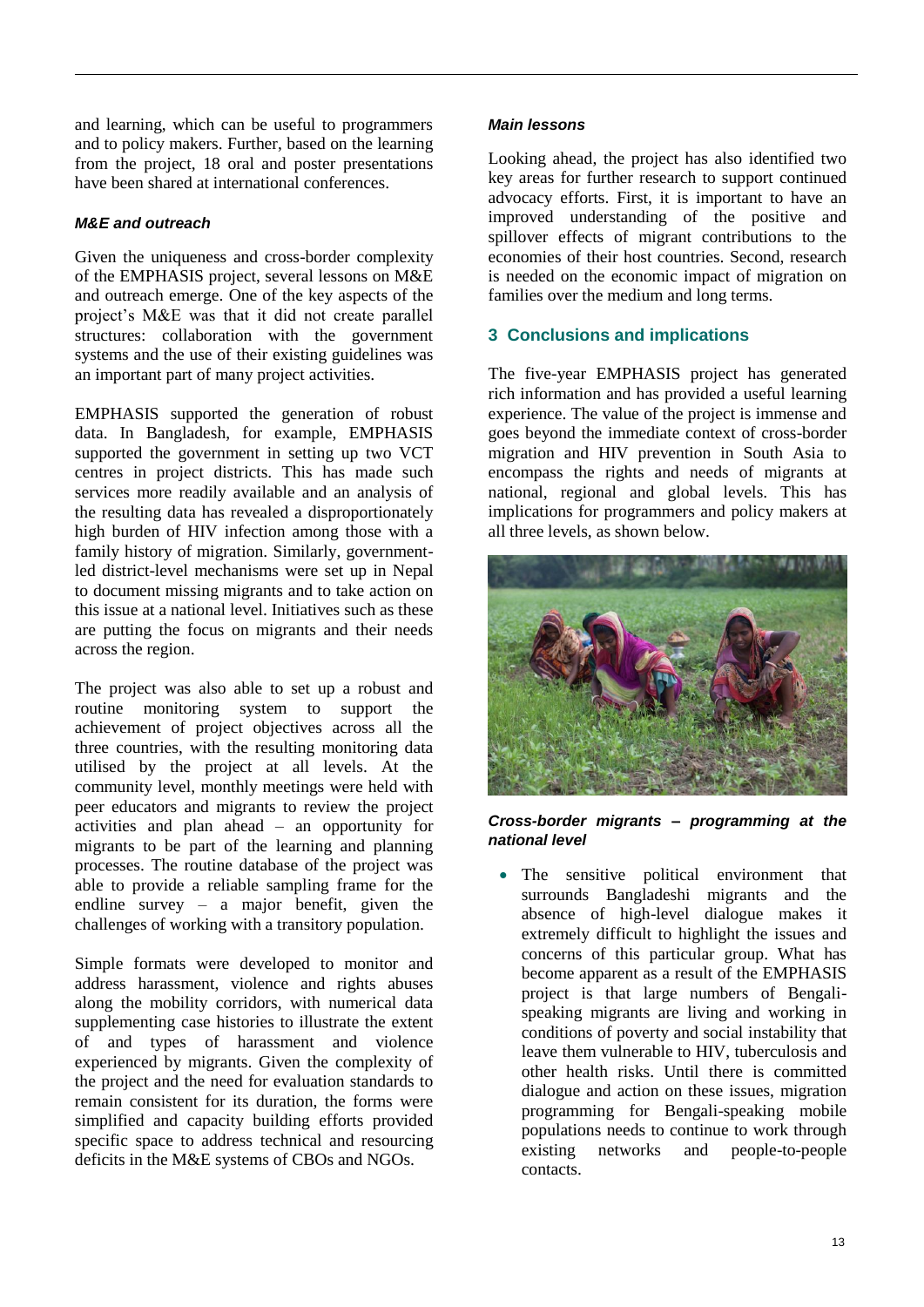- Public- and private-sector actors need to work together to provide mobile drop-in services to reach communities unable to access static centres because of work expectations or demands, or because of remoteness. This includes the specific tailoring of drop-in and VCT services for populations such as migrants, sailors, truckers and sex workers.
- Projects like EMPHASIS can contribute by providing evidence of the importance of greater lobbying for comprehensive predeparture orientations and on-arrival programmes at destination locations; encouraging ethical recruitment and accountability from migration 'brokers'; providing access to justice for women migrant workers; safeguarding women's right to decent work; and enlisting law enforcement agencies to treat women migrants – both documented and undocumented – with dignity.



#### *The need for greater coordination at the regional level*

- The exploration of other entry points to insert migrants into policy agendas, e.g. a publichealth perspective, could help to guarantee migrants equitable access to health care, with health promotion being a particularly sound and practical investment. Being healthy and staying healthy is a prerequisite for migrants to work, to be productive and to contribute to positive development outcomes. However, this message requires detailed nuancing and coordination across country contexts, as demonstrated by the work of CARE with several implementing partners to facilitate cross-border access to ART medication.
- A major lesson from the EMPHASIS project is the critical role provided by information networks that are embedded across the mobility continuum, from source and transit points right through to destination points. This broad 'systems strengthening' approach works within and across service providers and civil society, and improves the consistency and likelihood of uptake in messaging for individuals and service providers. This has further implications at the household level where interventions with spouses at both source and destination locations have been shown to improve dialogue and communication resulting, in turn, in a reduction of potential HIV-risk behaviours (Samuels et. al., 2014).
- In contrast to Indo-Nepal migration policy, the Indo-Bangladesh policy context is more challenging, largely because of the clandestine nature of migrational dynamics. As a result, one key entry-point to enhance dialogue is working with international civil-society organisations that operate in both contexts.
- There is an opportunity for Nepali communitybased social and cultural organisations to pick up the work described here and to lobby both the Nepalese and Indian governments for action to protect migrants' rights. There is also an opportunity for the South Asian Association for Regional Cooperation (SAARC) to advance bilateral dialogues around all of these issues and to influence the adoption and implementation of regional migration policies that protect every SAARC citizen.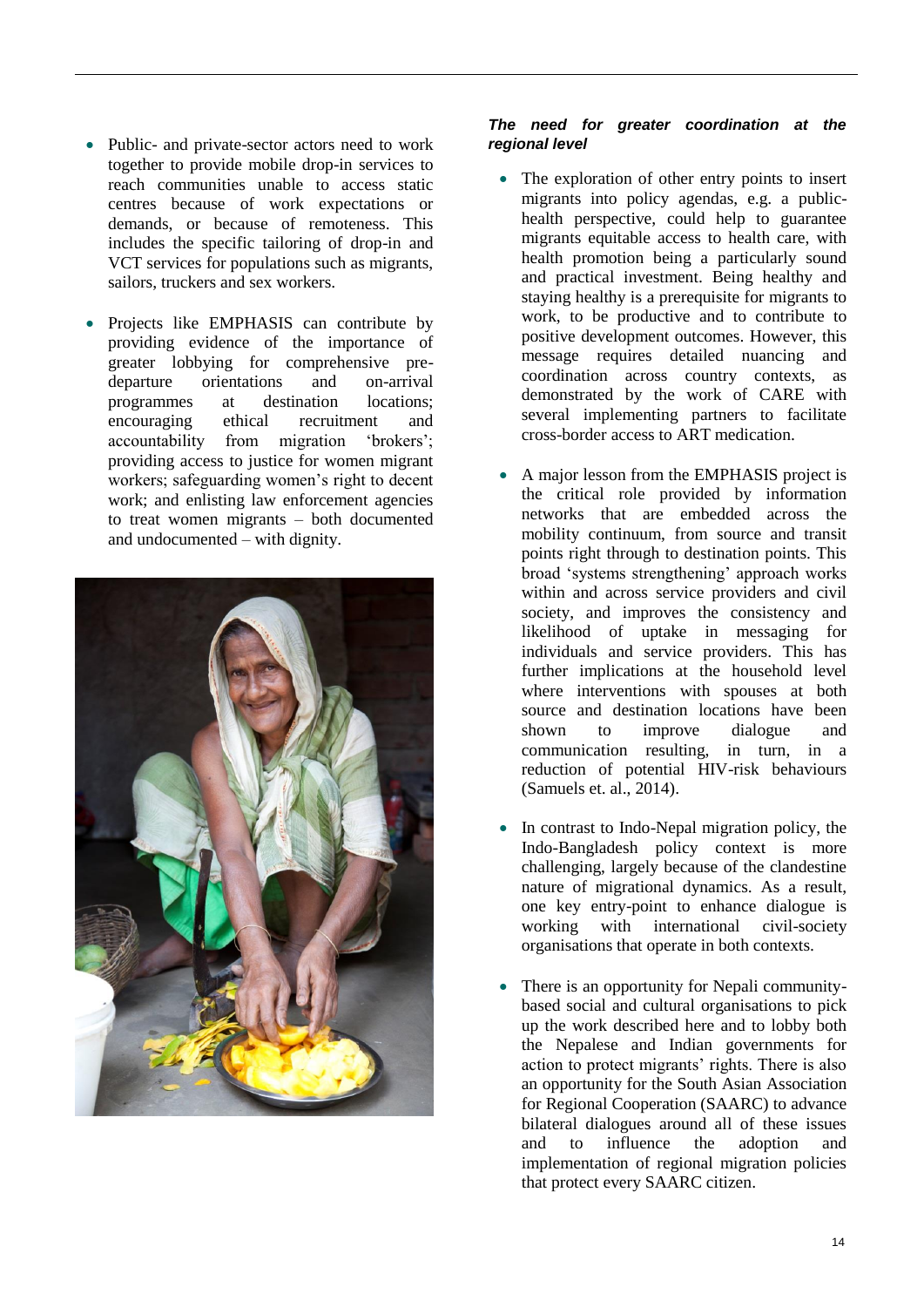## *Maintaining momentum: the role of global stakeholders*

- Global stakeholders have a critical role to play in extracting and amplifying the core lessons gleaned from the EMPHASIS project, including re-thinking implementation methods for new or existing cross-border initiatives, such as interventions that focus on the Horn of Africa and the Middle-East, as well the way in which cross-border lessons can be extrapolated into cross-regional migration dynamics.
- With post-2015 debates around migration and development, government, NGOs and civil society can take advantage of the lessons from the EMPHASIS project demonstrating multiplier impacts and inter-connectedness with respect to diverse policy and programme spheres, including women's economic empowerment, participatory governance, decent work, health systems strengthening and access to health services. Such an emphasis will provide more entry points to expand discussions on migration and development in post-2015 discussion spaces, while simultaneously enhancing the likelihood that more integrated targets are developed.

#### *Cross-cutting implications*

 One area that shows considerable promise is the value of scaling-up the considerable success demonstrated by the EMPHASIS project on gender and migrant-friendly banking and access to credit – emphasising the

multiplier factors from remittances. Research and interventions can be broadened within the South Asia region, but also correlated with global experience from high-traffic migration areas – including the Middle East and Southeast Asia. However, such initiatives should recognise that economic empowerment of this nature, while having several multiplier effects, can also put migrant women at greater risk of gender-based violence at household or community levels. Therefore, adequate scaleup requires broader, non-financial empowerment and support structures, such as measures to address concepts of masculinity and security sector capacities, as well as developing linkages with existing programme initiatives that aim to address gender issues.

 A core lesson of the EMPHASIS project is that its value lay not only in achieving its objectives in terms of project targets, but also in the way in which it catalysed changes that were not envisaged in the design phase, with its original focus on HIV prevention. By year three, the project was addressing a far wider range of interlinked issues, including safe migration and workers' rights; various forms of violence (particularly violence and harassment aimed at women); safe remittances (and access to financial services) and children's access to education; as well as the stigma, discrimination and lack of services that confront migrants living with HIV.